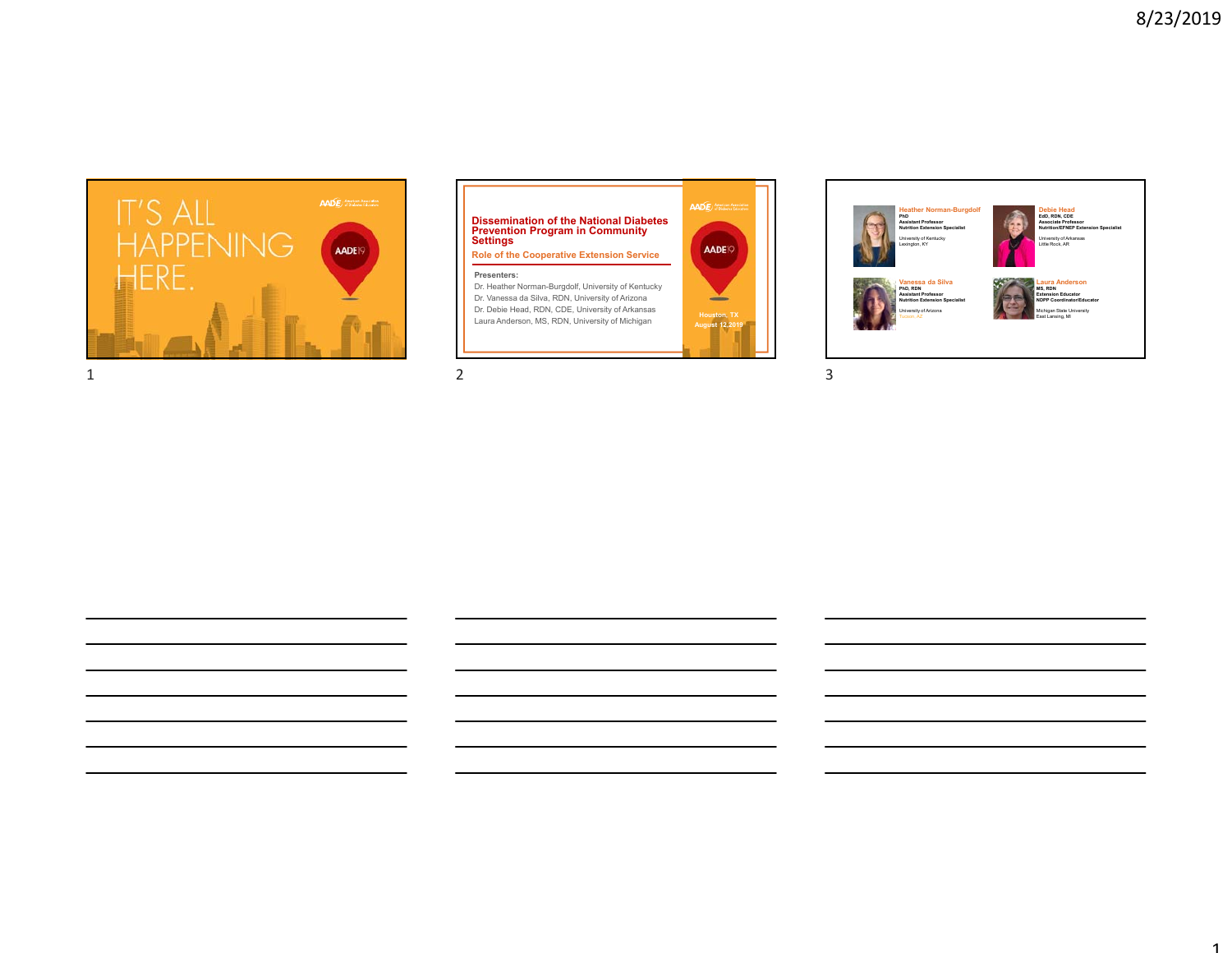## **Disclosure to Participants**

- Notice of Requirements For Successful Completion • Please refer to learning goals and objectives • Learners must attend the full activity and complete the evaluation in order to claim continuing education credit/hours
- Conflict of Interest (COI) and Financial Relationship Disclosures: There are no COIs or financial relationships to disclose.
- Non-Endorsement of Products: • Accredited status does not imply endorsement by AADE, ANCC, ACPE or CDR of any commercial products displayed in conjunction with this educational activity
- Off-Label Use: • Participants will be notified by speakers to any product used for a purpose other than for which it was approved by the Food and Drug Administration.

 $4$ 

**What if you had affordable resources in your community that could help your clients live a healthy lifestyle right now?** 

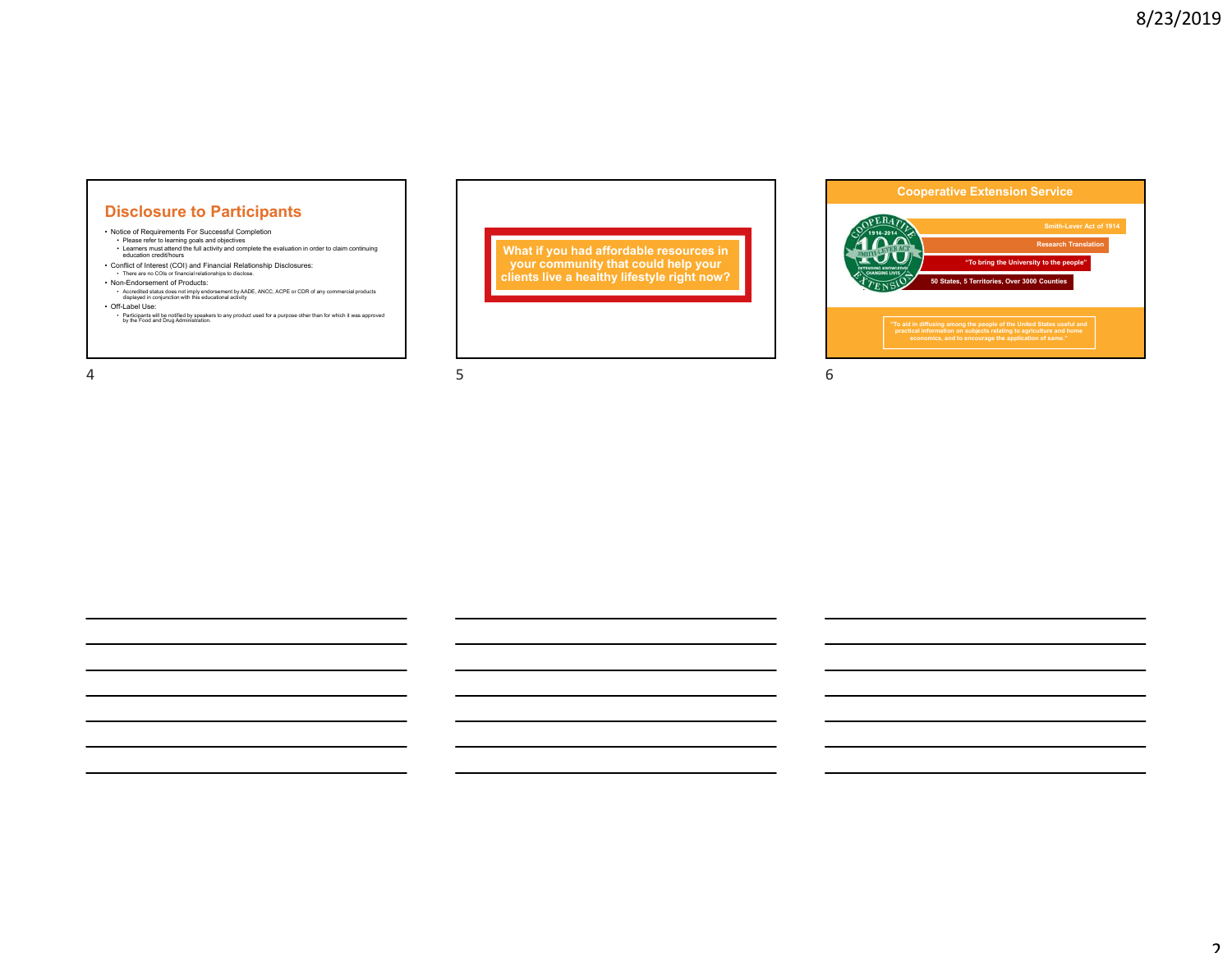



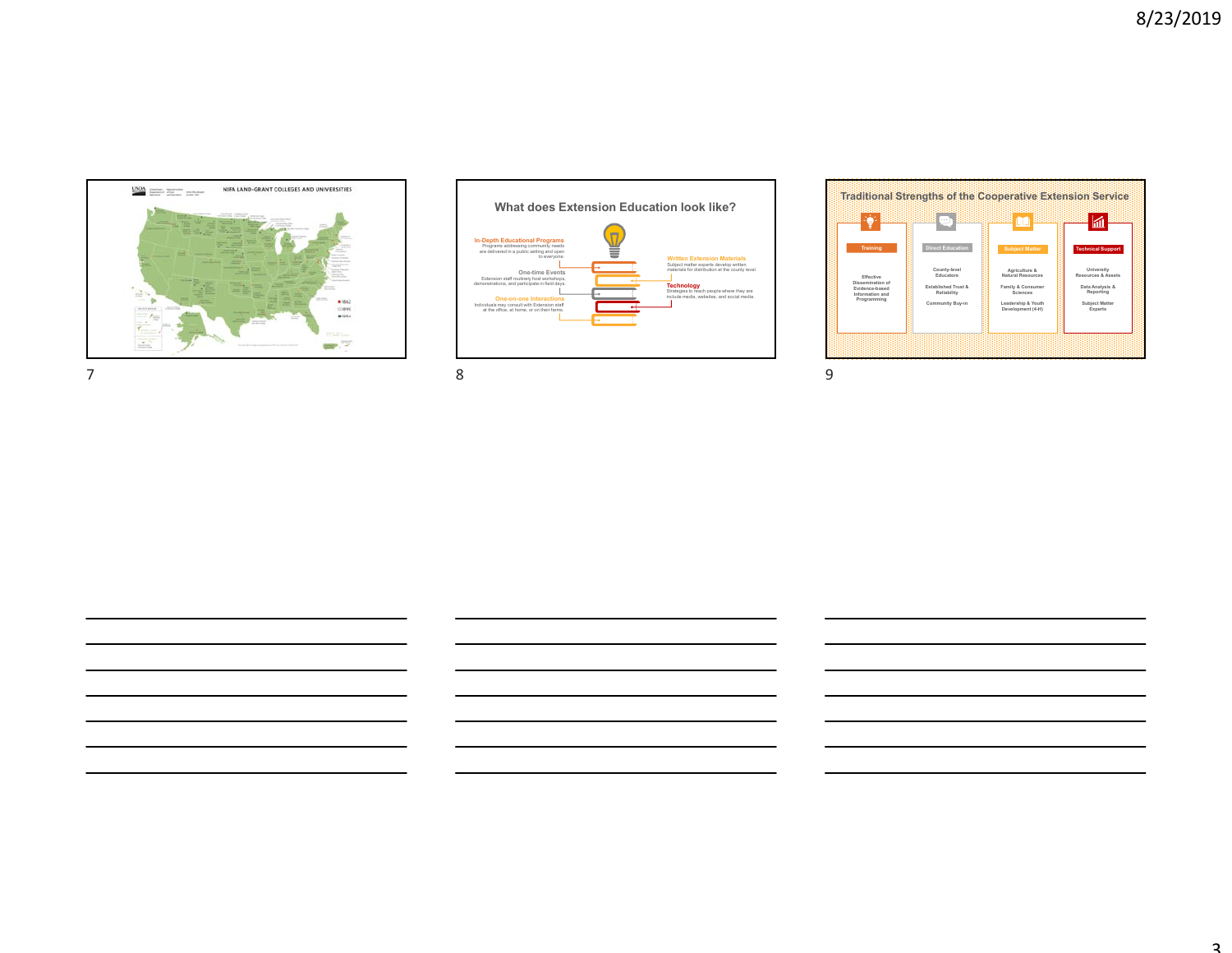$\Lambda$ 





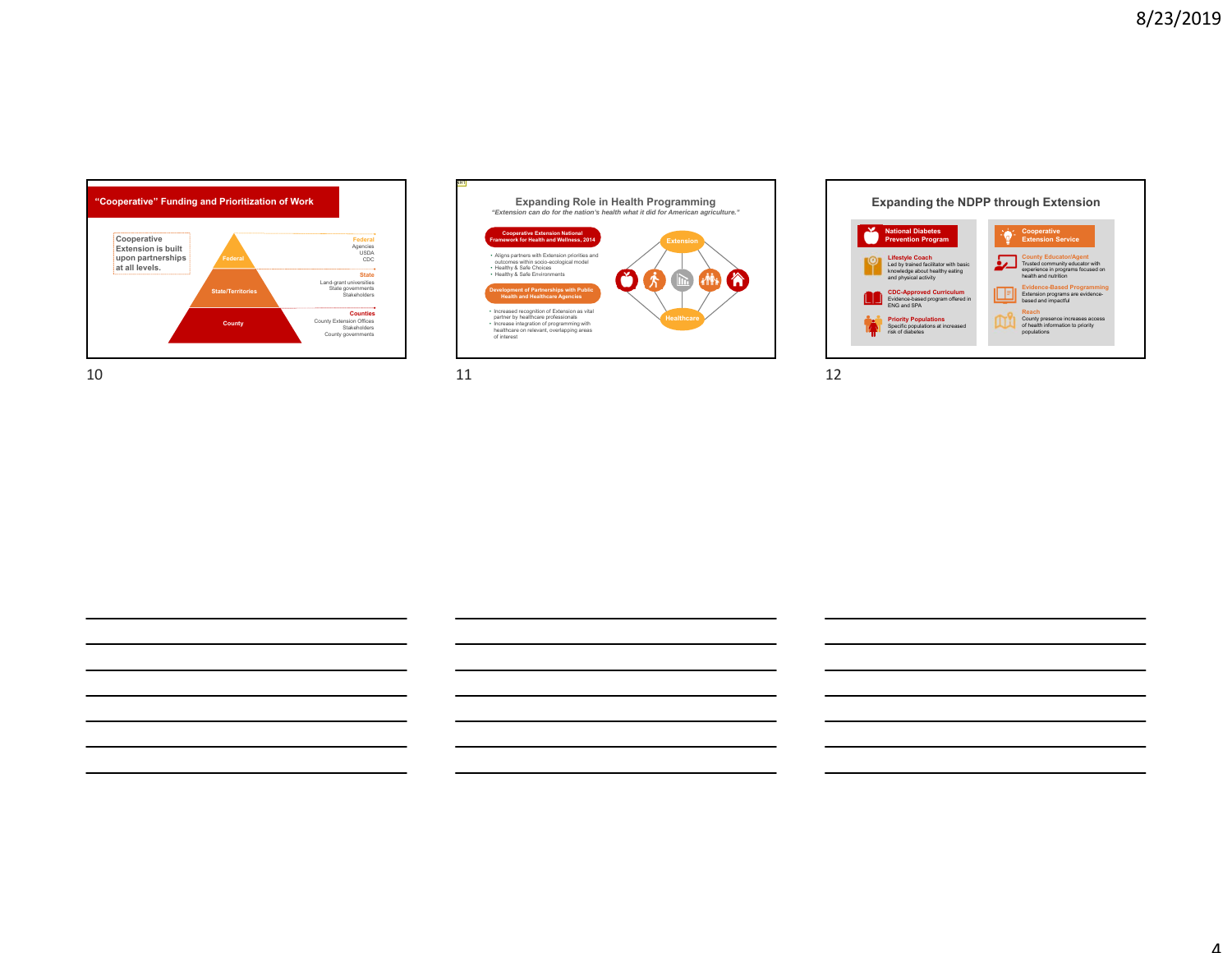**Slide 11**

**NH1** Norman, Heather, 4/4/2019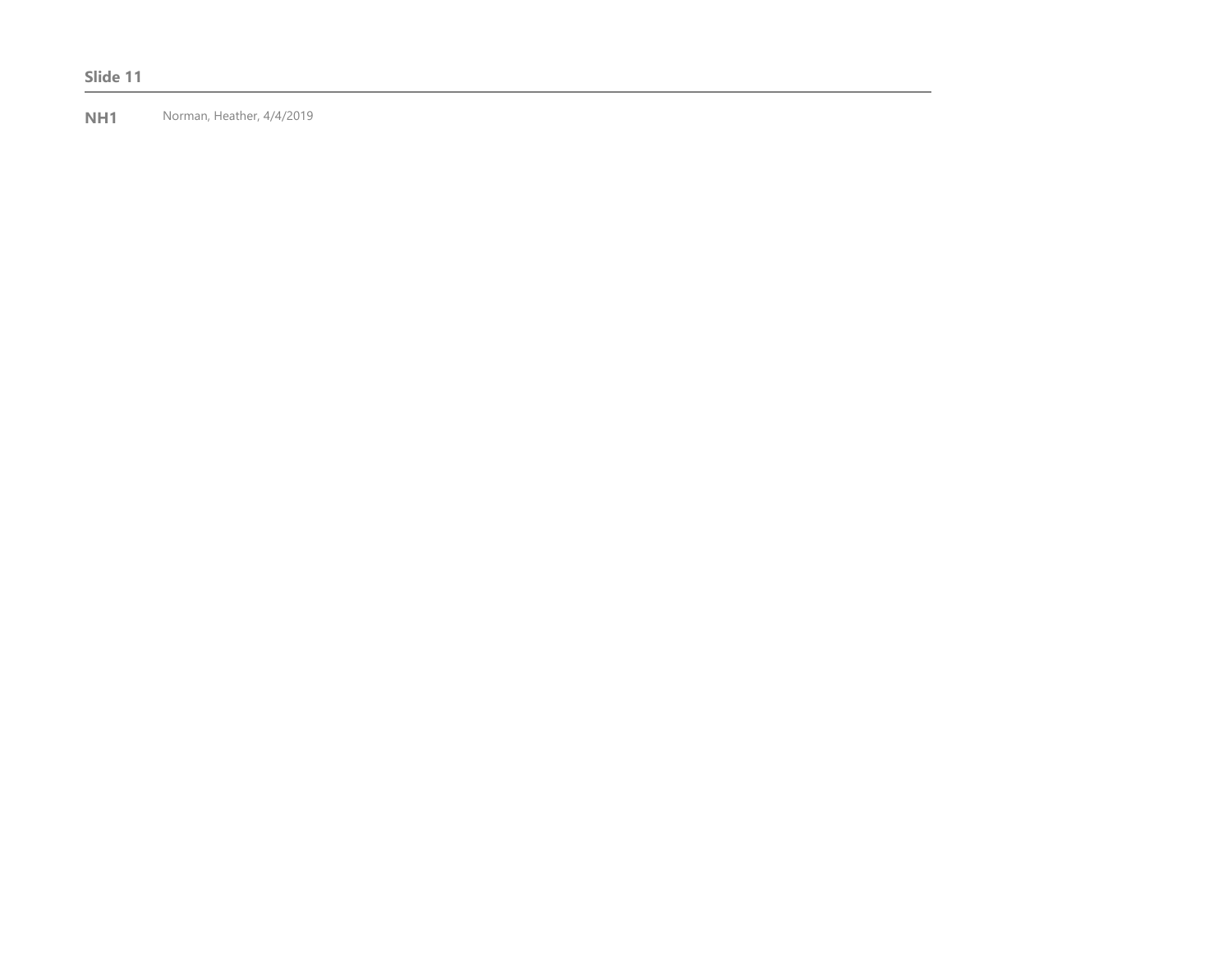

| Have you heard of the Cooperative<br><b>Extension Service?</b> |  |
|----------------------------------------------------------------|--|
|                                                                |  |

**Have you worked with the Cooperative Extension Service in the past?** 

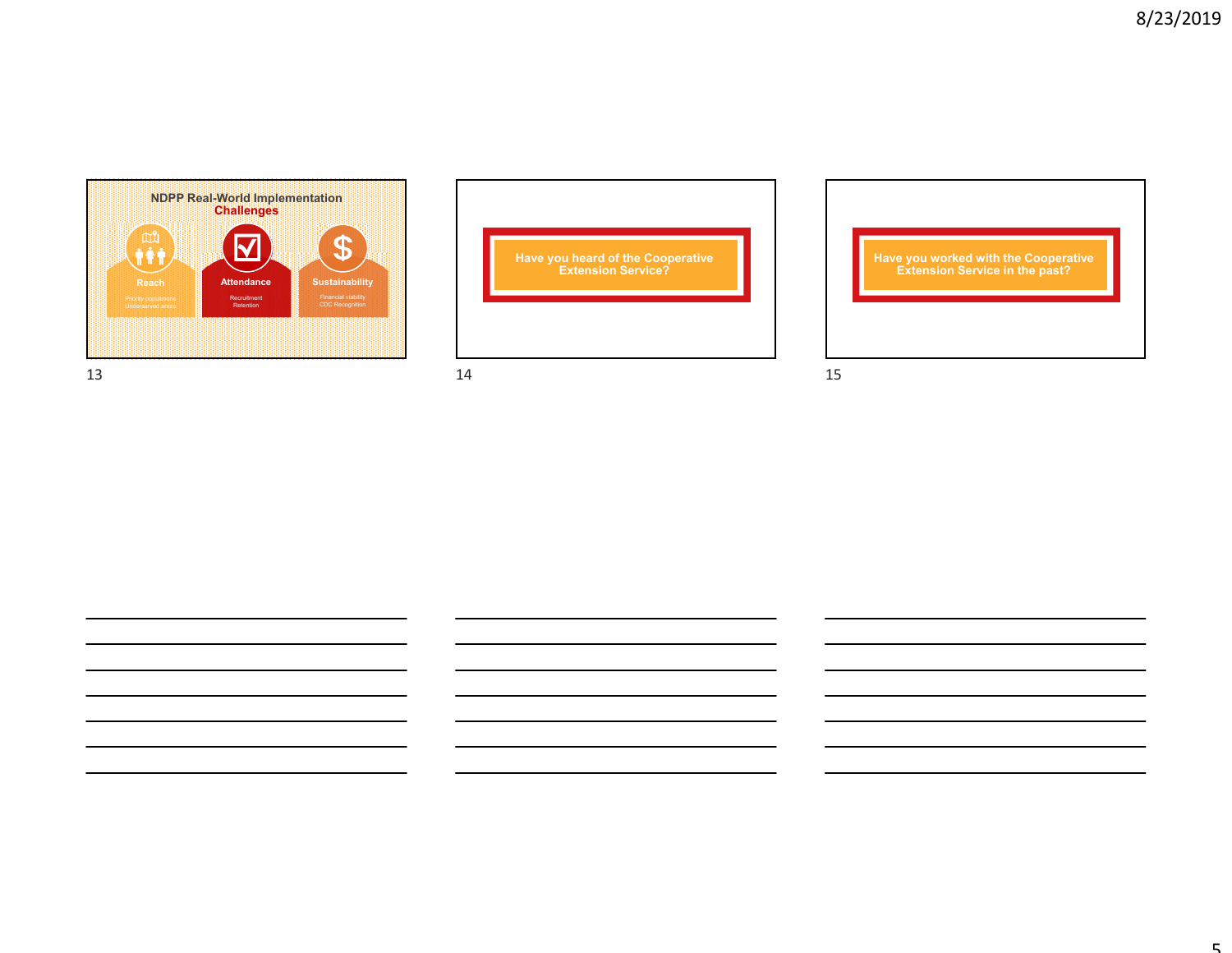



|                                   | <b>Financial Sustainability</b>                                        |
|-----------------------------------|------------------------------------------------------------------------|
| <b>National</b><br><b>Funding</b> | • National Grants<br>• Land-Grant Funds<br>• Healthcare Reimbursements |
| <b>State</b>                      | • State Partner Funding                                                |
| <b>Funding</b>                    | • Healthcare Reimbursements                                            |
| Local                             | • Service Agreements                                                   |
| <b>Funding</b>                    | • Worksite Wellness                                                    |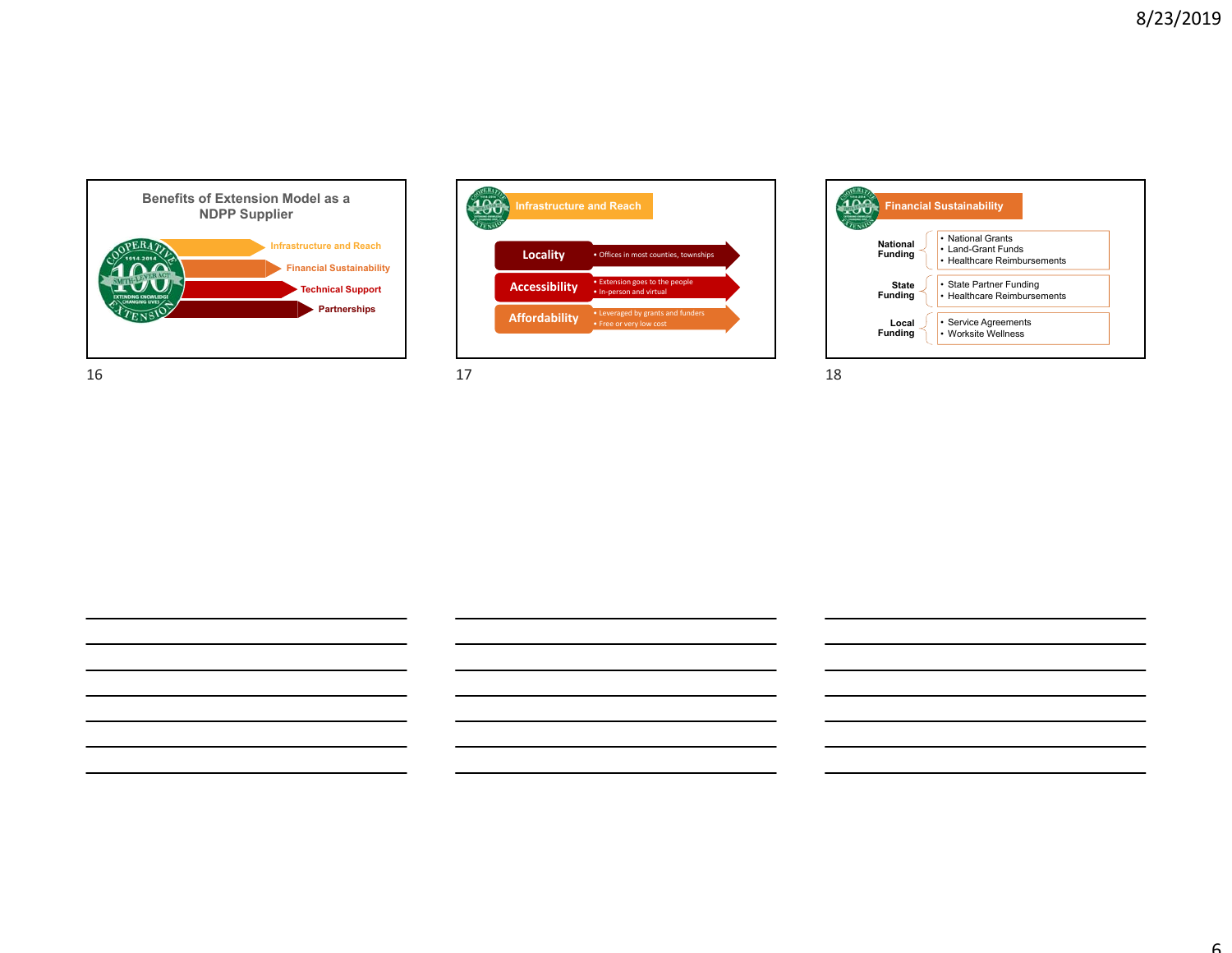





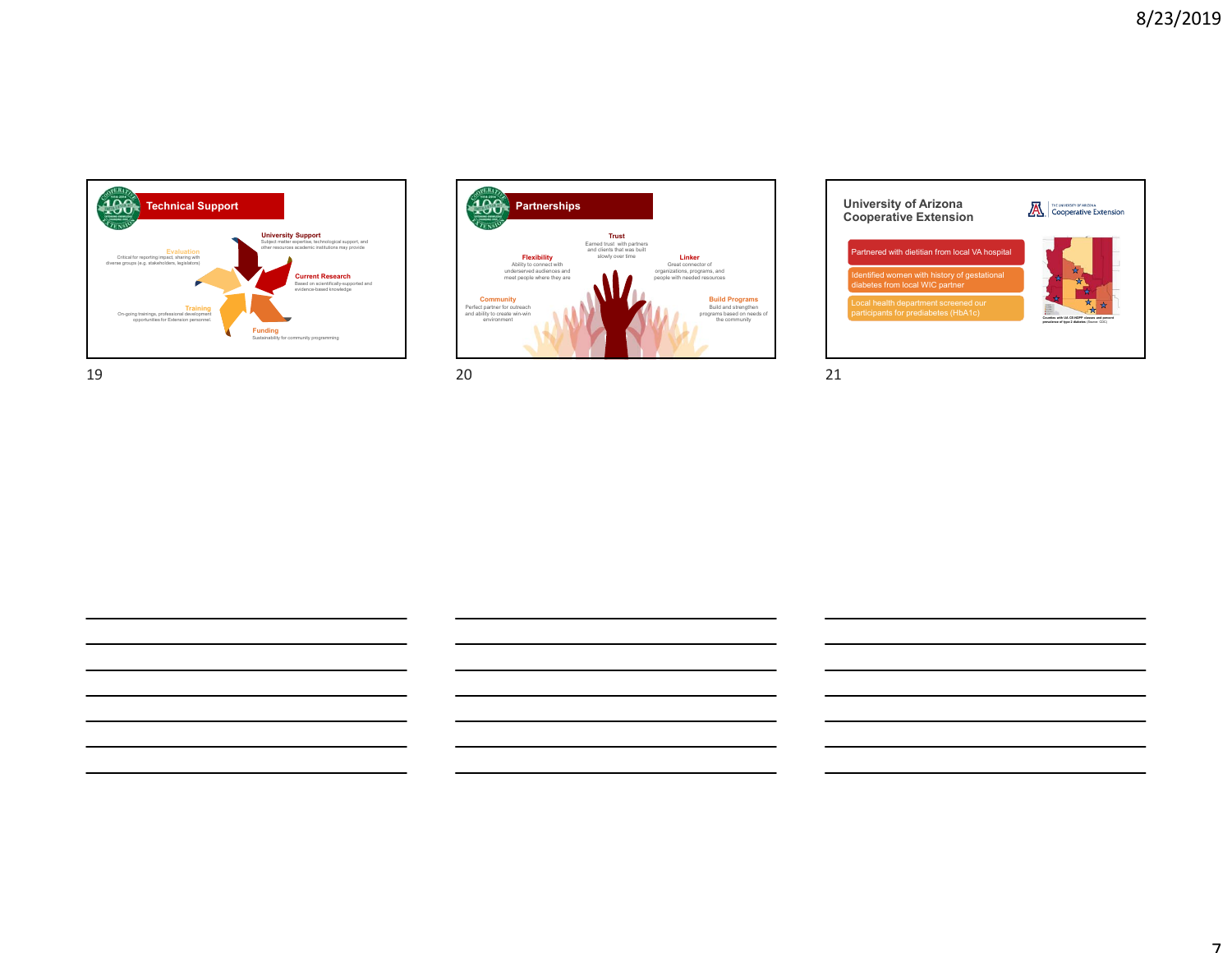